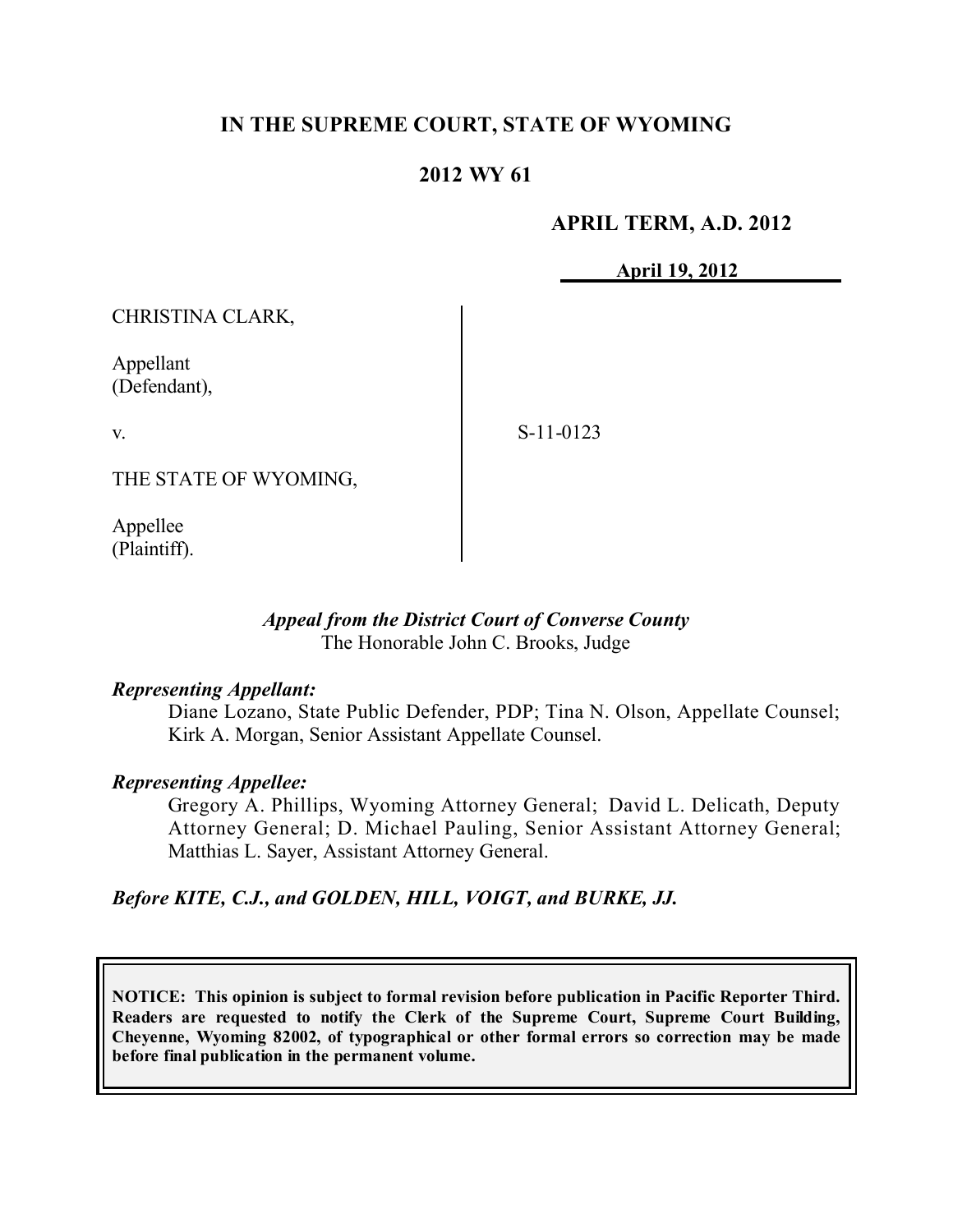# **KITE, Chief Justice.**

[¶1] Pursuant to a plea agreement, Christina Clark pled guilty to two counts of third degree sexual abuse of a minor. The district court sentenced her to two concurrent terms of six to ten years in prison. She appealed from the judgment and sentence, claiming her guilty pleas were not voluntary and she is entitled to a new sentencing hearing because the district court failed to mention probation in the written judgment and sentence. We affirm but remand for entry of an amended judgment.

#### **ISSUES**

[¶2] Ms. Clark presents the following issues for this Court's determination:

- I. Did the district court err in accepting appellant's guilty plea, as there was not an adequate foundation established to ensure that it was a voluntarily and informed decision?
- II. Is reversal for a new sentencing required under the rule mandated in *Trumbull v. State*, 2009 WY 103, 214 P.3d 978 (Wyo. 2009)?

[¶3] The State asserts the district court properly accepted Ms. Clark's guilty pleas after receiving sufficient information to ensure they were the product of a voluntary and informed decision. The State also contends the district court appropriately considered probation as an alternative sentence as required by *Trumbull* and its failure to so state in the written judgment was merely a clerical error requiring remand to correct the omission.

# **FACTS**

[¶4] In May of 2010, Ms. Clark was charged with six counts of third degree sexual abuse of a minor in violation of Wyo. Stat. Ann. § 6-2-316(a)(ii) (LexisNexis 2011). The information alleged that on May 11, 2010, Ms. Clark, then age 34, engaged in sexual activity with a 16 year old female while in a position of authority over the victim. The probable cause affidavit alleged that Ms. Clark was the victim's legal guardian.

[¶5] After her arrest, Ms. Clark's attorney filed a motion requesting the district court to order her to be evaluated at the Wyoming State Hospital pursuant to Wyo. Stat. Ann. § 7- 11-303 (LexisNexis 2009) to determine whether she suffered from a mental illness or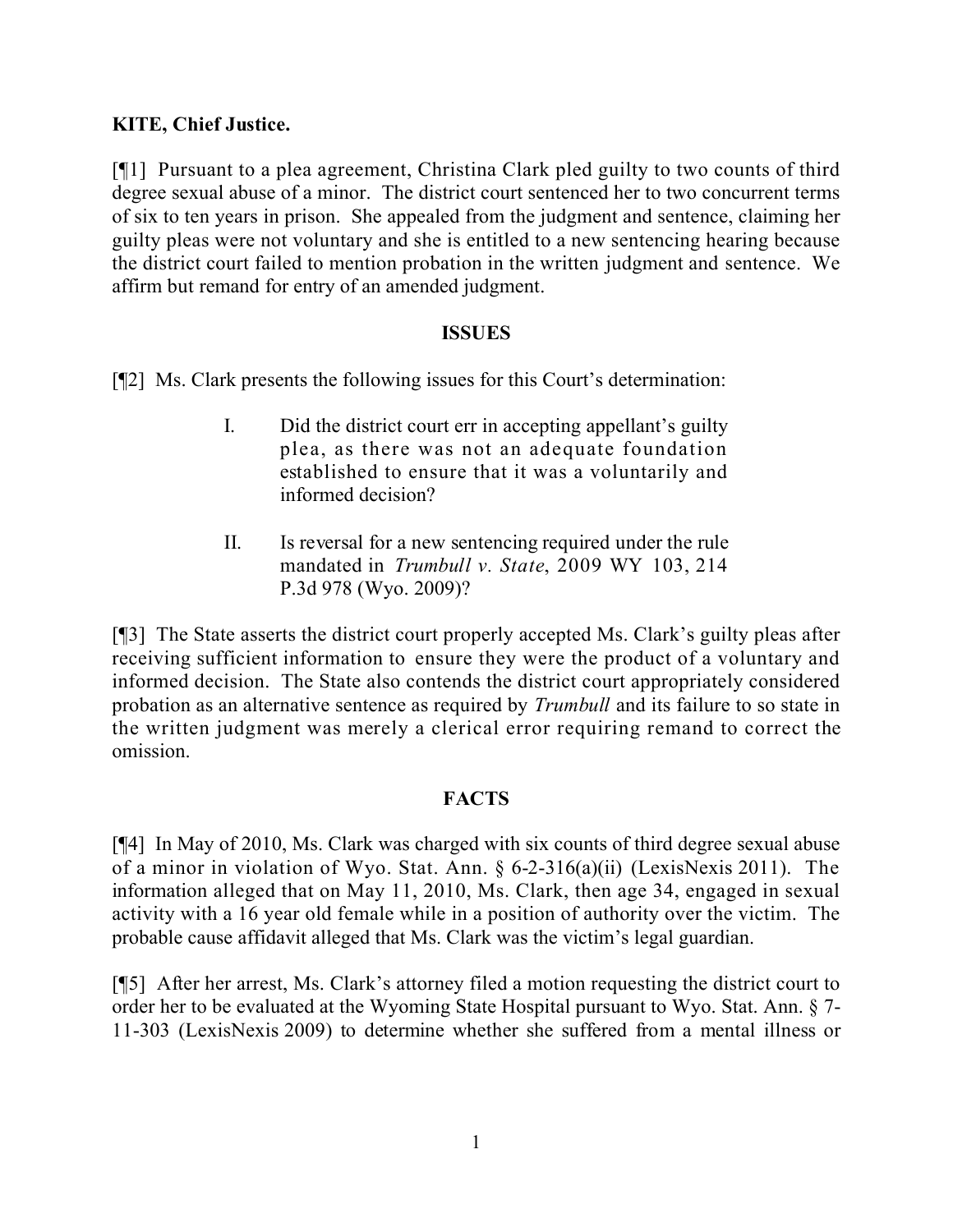deficiency.<sup>1</sup> The district court granted the motion and Ms. Clark was transported to the Wyoming State Hospital. The forensic psychologist who evaluated Ms. Clark concluded she was competent. Before the court and counsel were aware of the finding, Ms. Clark entered pleas of not guilty by reason of mental illness. The parties subsequently reached a plea agreement pursuant to which Ms. Clark agreed to plead guilty to two counts and the State agreed to dismiss the other four counts and accept the sentencing recommendations contained in the pre-sentence investigation report (PSI). The district court sentenced Ms. Clark to six to ten years in prison. Although the district court considered and rejected probation at the sentencing hearing, the judgment and sentence does not reflect that it did so as required by W.R.Cr.P. 32.

#### **STANDARD OF REVIEW**

[¶6] We review claims concerning the voluntariness of a guilty plea *de novo*. *Sena v. State*, 2010 WY 93, ¶ 9, 233 P.3d 993, 996 (Wyo. 2010). We also review *de novo* the question of whether a district court's judgment and sentence comply with the requirements of W.R.Cr.P. 32. *Washington v. State*, 2011 WY 132, ¶ 12, 261 P.3d 717, 721 (Wyo. 2011).

#### **DISCUSSION**

#### *1. Voluntariness of Plea*

 $\overline{a}$ 

[¶7] Ms. Clark contends that during her change of plea hearing, the district court did not obtain sufficient information to ensure that her guilty pleas were informed and voluntary. W.R.Cr.P. 11 sets forth the procedures for courts to follow in determining whether a defendant's plea is voluntary and entered with an understanding of the charges and penalties, his or her rights and the consequences of pleading guilty. The Rule provides in relevant part:

> (b) *Advice to defendant*. – . . . before accepting a plea of guilty . . . to a felony . . . the court must address the defendant personally in open court and, unless the defendant has been previously advised by the court on the record and in the presence of counsel, inform the defendant of, and determine that the defendant understands, the following:

> (1) The nature of the charge to which the plea is offered, the mandatory minimum penalty provided by law, if

<sup>&</sup>lt;sup>1</sup> Section 7-11-303 allows district courts to order an examination of an accused to determine whether he or she has a mental illness or deficiency which renders him or her unable to comprehend the situation, understand the nature and object of the proceedings, conduct a defense in a rational manner, and cooperate with counsel.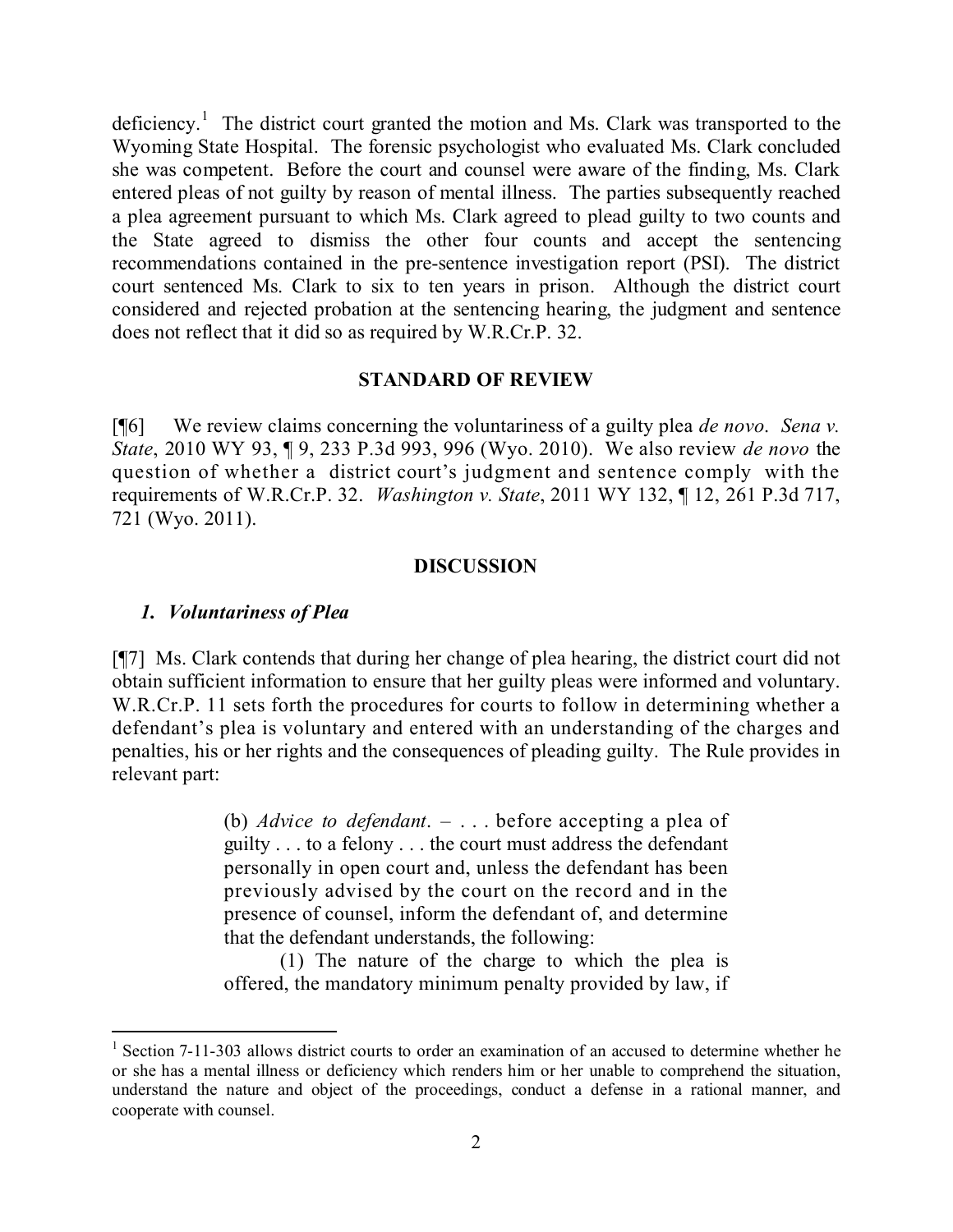any, and the maximum possible penalty provided by law and other sanctions which could attend a conviction . . . .

. . . .

. . . .

(2) The defendant has the right to be represented by an attorney at every stage of the proceeding and, if necessary, one will be appointed to represent the defendant;

(3) The defendant has the right to plead not guilty or to persist in that plea if it has already been made, the right to be tried by a jury and at that trial the right to the assistance of counsel, the right to confront and cross-examine adverse witnesses, the right to court process to obtain the testimony of other witnesses, and the right against compelled selfincrimination;

(4) If a plea of guilty . . . is accepted by the court there will not be a further trial of any kind, so that by pleading guilty . . . the defendant waives the right to a trial; and

. . . . (d) *Insuring that plea is voluntary*. – The court shall not accept a plea of guilty . . . without first, by addressing the defendant personally in open court, determining that the plea is voluntary and not the result of force or threats or of promises apart from a plea agreement. The court shall also inquire as to whether the defendant's willingness to plead guilty . . . results from prior discussions between the attorney for the state and the defendant or the defendant's attorney.

(f) *Determining accuracy of plea*. – Notwithstanding the acceptance of a plea of guilty, the court should not enter a judgment upon such plea without making such inquiry as shall satisfy it that there is a factual basis for the plea.

[¶8] The general purpose of the rule is to assist the district court in making the constitutionally required determination that a defendant's guilty plea is truly voluntary. *Sena*, ¶ 9, 233 P.3d at 996. We examine as a whole the procedure a district court followed before accepting a guilty plea to determine if it "sufficiently described the nature of the charges, including the possible penalties; informed the defendant of the right to representation; informed the defendant of the rights waived by a guilty plea; and obtained a factual basis for the plea." *Id*., quoting *Van Haele v. State*, 2004 WY 59, ¶ 12, 90 P.3d 708, 711 (Wyo. 2004). These procedural requirements are intended to assure that the defendant is not misled into an unintentional waiver of substantial rights. *Sena*, ¶ 9, 233 P.3d at 996, citing *Reyna v. State*, 2001 WY 105, ¶ 9, 33 P.3d 1129, 1132 (Wyo. 2001). A guilty plea will stand when the totality of the circumstances demonstrates the defendant made a voluntary and intelligent choice to plead guilty from alternative choices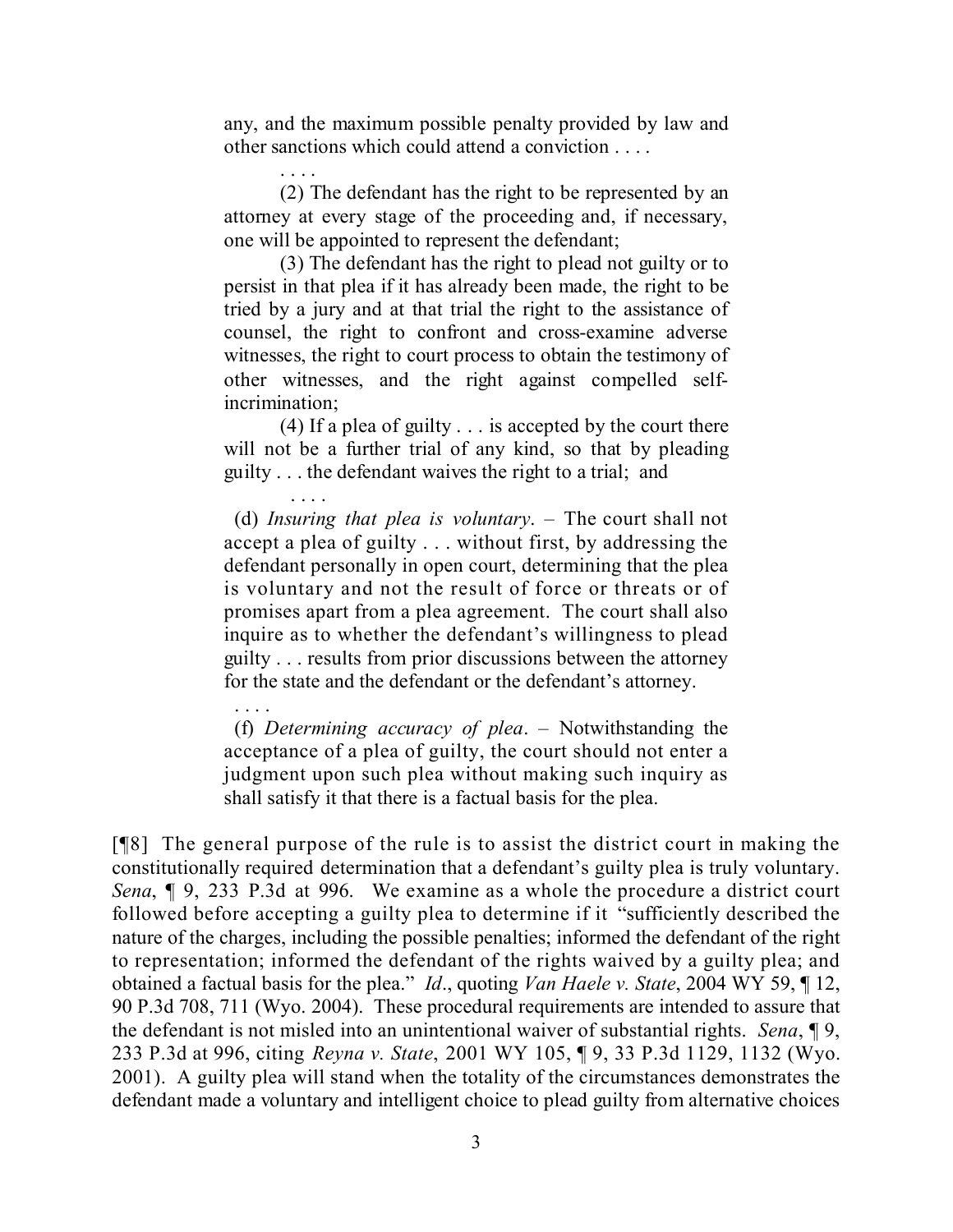available and understood the consequences of a guilty plea. *Sena*, ¶ 9, 233 P.3d at 996, citing *Maes v. State*, 2005 WY 70, ¶ 9, 114 P.3d 708, 710 (Wyo. 2005).

[¶9] Ms. Clark asserts the procedure the district court utilized at her re-arraignment hearing was not adequate because: 1) she appeared in court with two other defendants charged with unrelated crimes; 2) the district court did not read her rights to her individually but read them one time for all three defendants; 3) it was the only time the charges were read to her because she had waived her preliminary hearing and waived the reading of the charges at her initial arraignment; 4) she had mental health and competency issues; 5) she had no memory of the events giving rise to the charges; and 6) she had never before been in trouble with the law. The State responds that the district court complied with the procedural requirements of Rule 11, the forensic psychiatrist concluded she was fit to proceed, and his evaluation belies Ms. Clark's claim that she did not remember the events giving rise to the charges.

[¶10] At the re-arraignment hearing, the district court advised Ms. Clark of her right to an attorney at every stage of the proceedings, remain silent, be presumed innocent, a speedy, public trial, confront witnesses, present evidence, testify or not testify, subpoena witnesses and appeal. After advising her of those rights, the court asked Ms. Clark if she understood them. She responded, "Yes, I do." The district court then advised her that if she pled guilty or was found guilty by a jury, she could face penalties besides imprisonment, such as a payment to the crime victim's compensation fund, court fees, paying for a substance abuse assessment, attorney fees, victim restitution, and registration as a sex offender. The court also advised that being adjudged guilty of a felony would lead to loss of the right to vote, serve on a jury, hold public office and possess weapons. The court explained that a plea of guilty would result in a waiver of the right to trial by jury while a plea of not guilty would result in a trial by jury. The court also advised Ms. Clark that the court was not a party to and was not bound by any plea agreement. With those advisements, the court asked Ms. Clark if she had any questions. She responded, "No, sir."

[¶11] The district court then asked the prosecutor whether there was a plea agreement in effect. The prosecutor responded that there was, Ms. Clark would be pleading guilty to counts 1 and 2, the State would dismiss counts 3 through 6, and the State would follow the PSI recommendations with regard to sentencing. The district court asked Ms. Clark if the prosecutor's description was consistent with her understanding of the agreement and she replied, "Yes, Your Honor." The district court asked if she was under the influence of any drug, alcohol or medication. She replied, "No, sir." The court further inquired whether she had any sort of disability making it difficult for her to understand the proceedings and she said, "No." The court asked whether she could read and write the English language, to which she responded, yes; how far she had gone in school, to which she stated,  $9<sup>th</sup>$  grade; when and where she was born and for her social security number. She responded appropriately to these questions. The following exchange then occurred: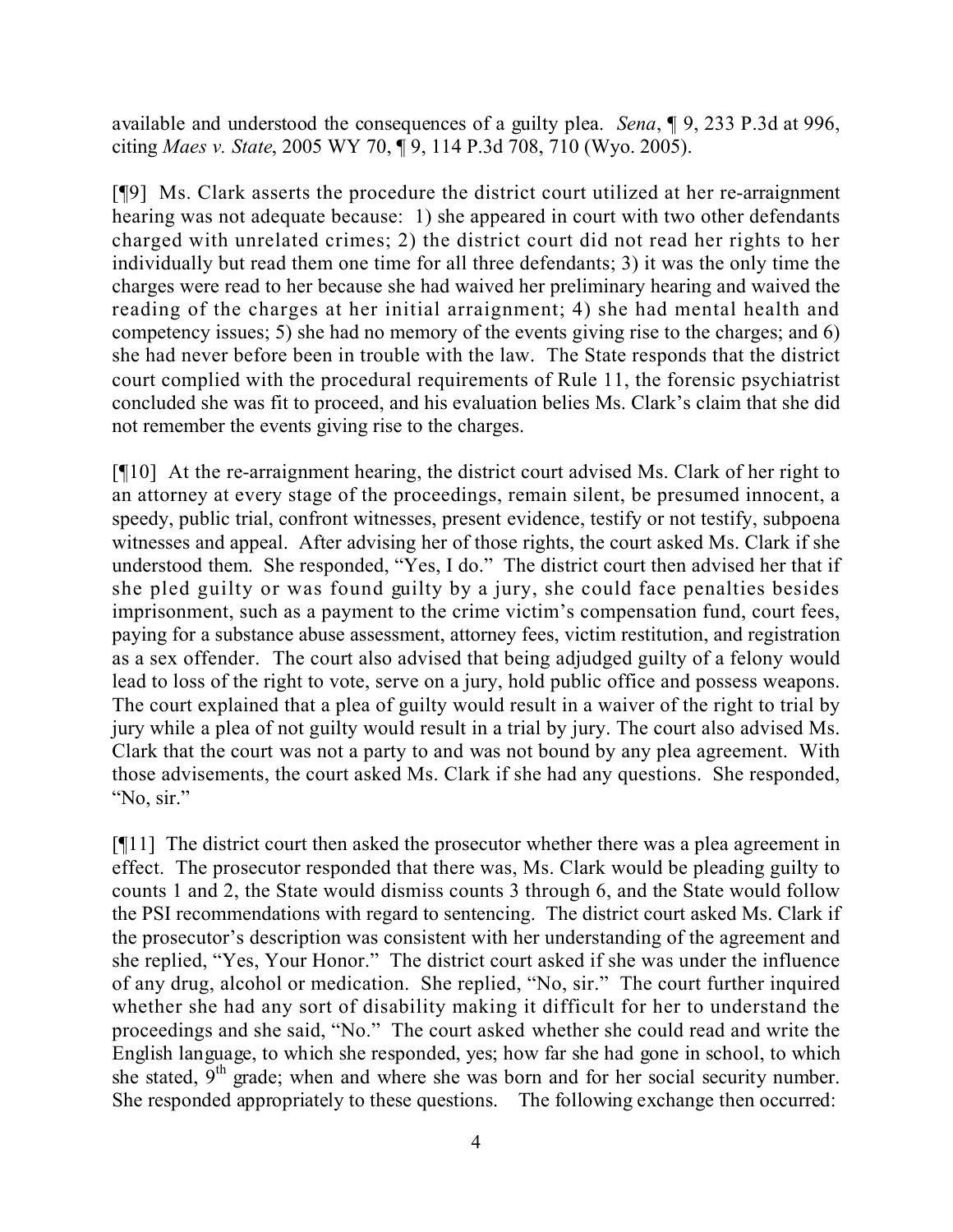THE COURT: Ms. Clark, the charge against you is - the first charge is that on or about May  $11^{\overline{h}}$ , this year, you as an adult female inflicted sexual intrusion on a minor female by penetrating her genitals digitally.

Do you understand that charge?

[Ms. Clark]: Yes, Your Honor.

THE COURT: That carries with it a maximum potential punishment of 15 years' imprisonment, a \$10,000 fine, or both.

The second charge against you is on May  $11^{th}$ , this year, you inflicted sexual intrusion on a minor female, by performing oral sex on her.

Do you understand that charge?

[Ms. Clark]: Yes, Your Honor.

THE COURT: Both of these charges involve a situation where you were in a position of authority over this minor.

Do you understand that?"

[Ms. Clark]: Yes.

THE COURT: And the maximum potential punishment for the last charge -- in fact, for both charges, is 15 years' imprisonment, a \$10,000 fine, or both.

[Defense counsel], is your client ready to plead?

[Defense counsel]: I believe she is, Your Honor.

THE COURT: To those charges, how do you plead?

[Ms. Clark]: Guilty.

THE COURT: Has anyone forced or coerced you into making this plea against your will?

[Ms. Clark]: No, Your Honor.

THE COURT: . . . . [prosecutor], you want to set forth the factual basis?

[Prosecutor]: Your Honor, the case was brought to the attention of law enforcement here on the allegations of activities that occurred in Platte County.

During the investigation and interview with Ms. Clark, it was determined that on the date of May  $11<sup>th</sup>$ , this year, she had in fact had both digital and oral sex with a minor child, who she had legal guardianship from as a written legal guardianship from the minor child's mother.

She admitted to those acts when interviewed by law enforcement.

THE COURT: Okay.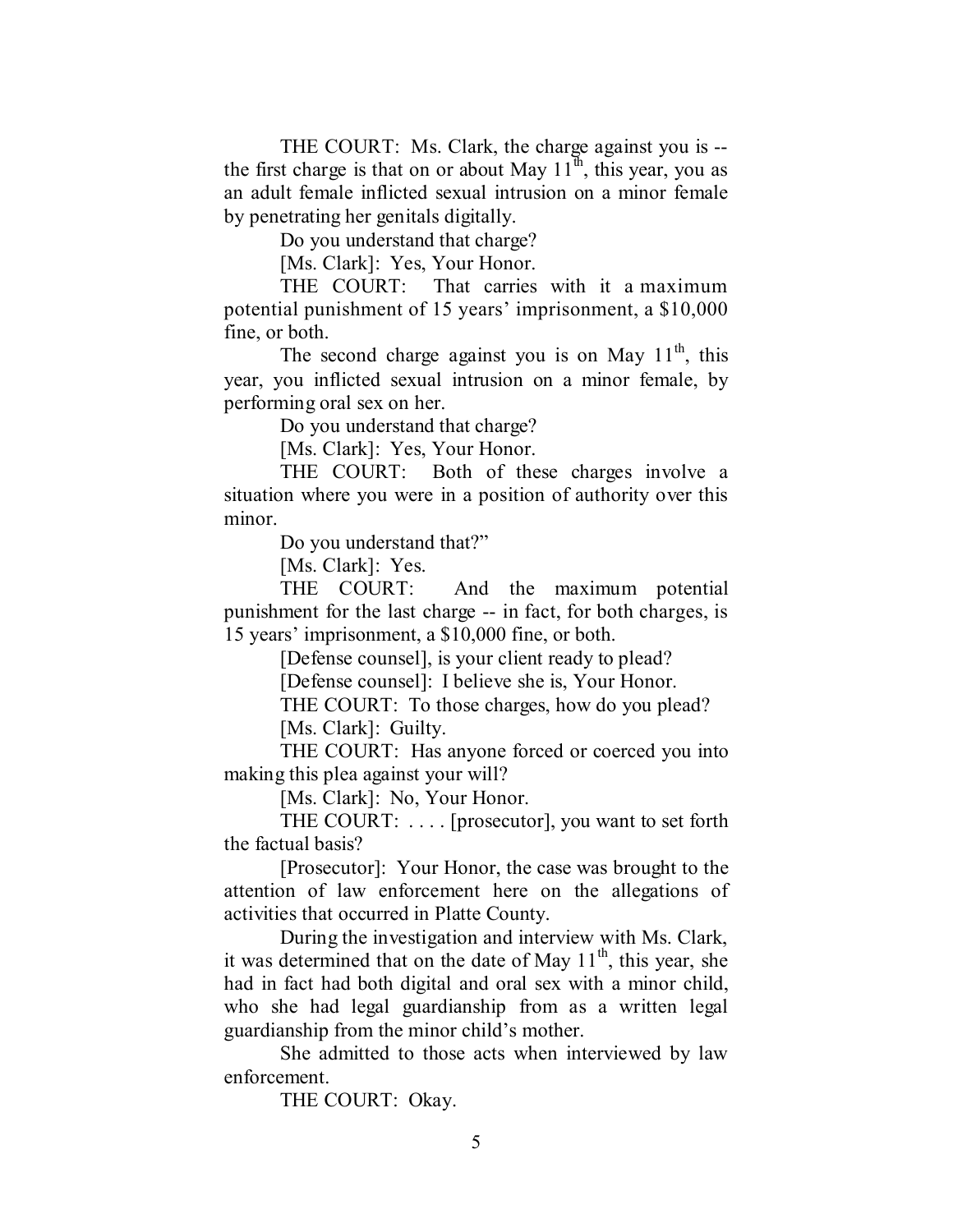All right, [defense counsel], do you have any dispute the state would be able to put on such evidence?

[Defense counsel]: We do not dispute that, Your Honor.

THE COURT: I find that there is a factual bases for the plea, and the plea has been made voluntarily.

[¶12] From the totality of these circumstances, we conclude Ms. Clark made a voluntary and intelligent choice to plead guilty from alternative choices available to her and understood the consequences of her plea. There is nothing we can glean from the circumstances of her plea which causes us to conclude otherwise. Rule 11 does not require a district court to ensure an accused appears to enter a plea outside the presence of others accused of criminal offenses nor does the rule require the court to read the rights outlined therein individually to each accused. Here, there were three defendants in the courtroom, all apparently represented by the same attorney. The district court addressed them collectively in reading their rights. Importantly, however, the court addressed Ms. Clark individually when asking her whether she understood her rights and had any questions. The court also addressed her individually when it inquired about her understanding of the plea agreement in relation to the prosecutor's description, whether she was under the influence of any substance or had any disability affecting her ability to understand the proceedings, and about her date and place of birth, education and social security number.

[¶13] The fact that the re-arraignment hearing was the only time the charges were read to her does not change our conclusion that she made a voluntary and informed choice to plead guilty. The district court read the charges and she stated that she understood them. Additionally, in waiving the reading at the initial arraignment, defense counsel stated that Ms. Clark was aware of the charges. There is nothing to indicate she did not understand the charges to which she was pleading guilty.

[¶14] Ms. Clark makes much of her alleged mental health issues as a factor requiring more of the district court in her particular case. At the time of the change of plea hearing, however, the district court had before it the forensic psychiatrist's opinion that she did not have a mental illness or deficiency rendering her unable to comprehend her situation and the nature of the proceedings against her. Ms. Clark points to her claimed lack of memory about the events giving rise to the criminal charges as another reason the district court should have done more to ensure her plea was a voluntary and informed choice. While her claimed lack of memory is mentioned in the report of psychiatric evaluation, the report also notes that over the course of the interviews she recalled things she had previously denied remembering and at one point mentioned specific physical evidence from the events that might be used against her. The record does not support her assertion that any mental health issues should have alerted the district court to inquire more deeply and thoroughly about her understanding of her situation.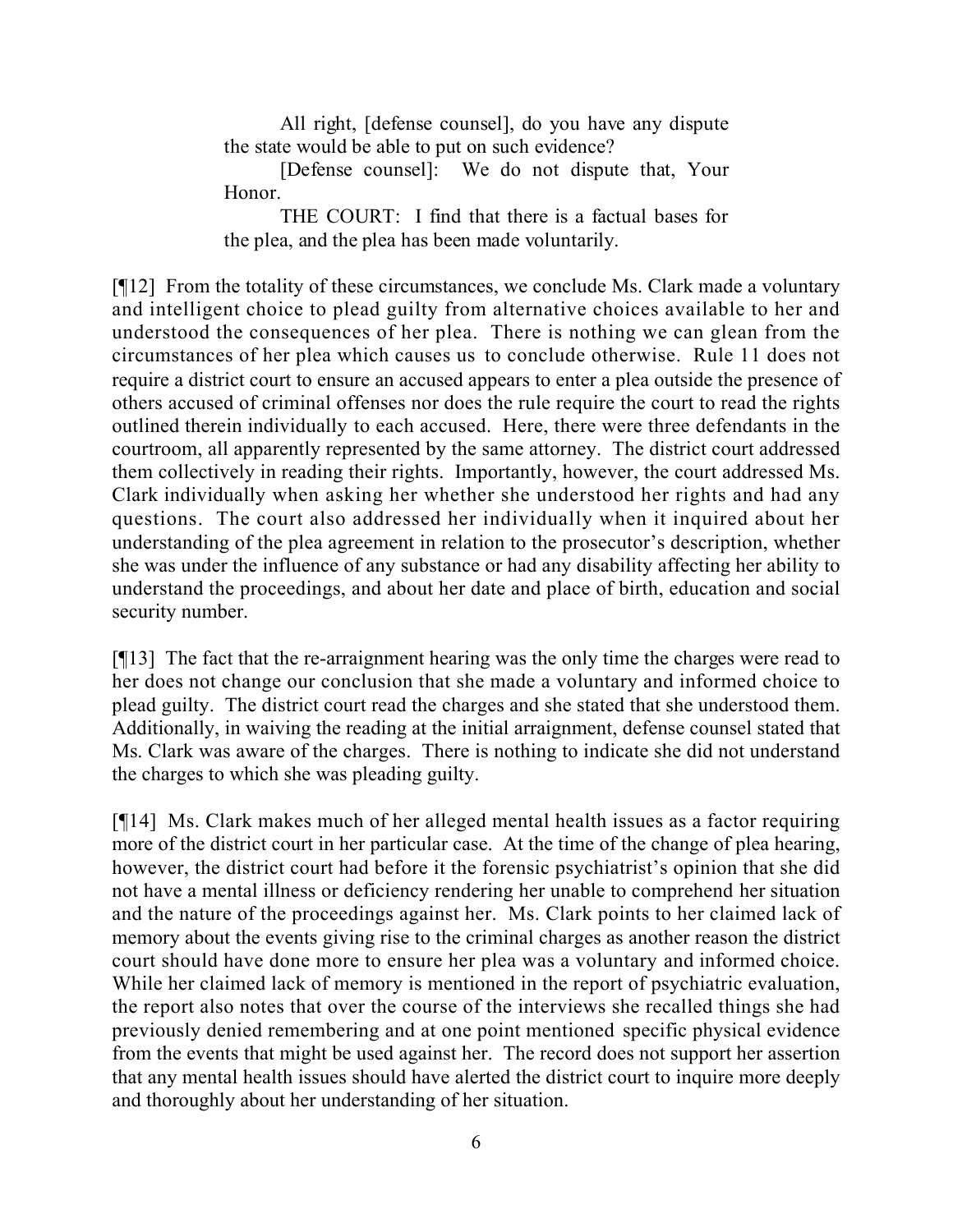[¶15] Ms. Clark also briefly mentions that the district court did not have her personally acknowledge the factual basis presented by the prosecutor. Had the court done so, she asserts, it would have clarified whether her plea was really the product of an informed choice. As we have said before, it is far preferable for Rule 11 proceedings to be conducted so that the record discloses a factual basis composed of the defendant's testimony and admissions and/or the State's presentation of evidence. *Jackson v. State*, 2012 WY 56,  $\P$  12, P.3d (Wyo. 2012). Where, as here, however, there is nothing in the record indicating the defendant did not understand the crime charged in relation to the factual basis presented, we hold that the district court adequately scrutinized the guilty plea and determined that there was a factual basis for the plea.

### *2. Lack of Compliance With W.R.Cr.P. 32*

[¶16] W.R.Cr.P. 32 provides in relevant part as follows:

#### **Rule 32. Judgment and sentence.**

. . . . (c) *Sentence*. – . . . .

(2) Contents. – A written sentence shall be signed by the judge and entered by the clerk of court without delay. The sentence may be included in the judgment or separately entered. . . . as a minimum the sentence shall:

. . . . (D) If probation is not granted, state whether probation was considered by the court[.]

[¶17] Considering this rule in *Trumbull*, ¶ 16, 214 P.3d at 982, this Court said:

[T]he district court's handling of the issue of probation at sentencing involves a fundamental right, and we consider it too important to be decided on the basis of treating the district court's absolute silence as a tacit "consideration" of probation. In the face of the matter having been broached to the trial court, an implied, but not actually expressed rejection of probation simply does not suffice. The rule we adopt today requires that the district court meaningfully adhere to the requirement that probation be considered as an alternative sentence in accordance with the governing rule and our many precedents on that subject (excepting cases punishable by death, life without parole, or a life sentence). Failure to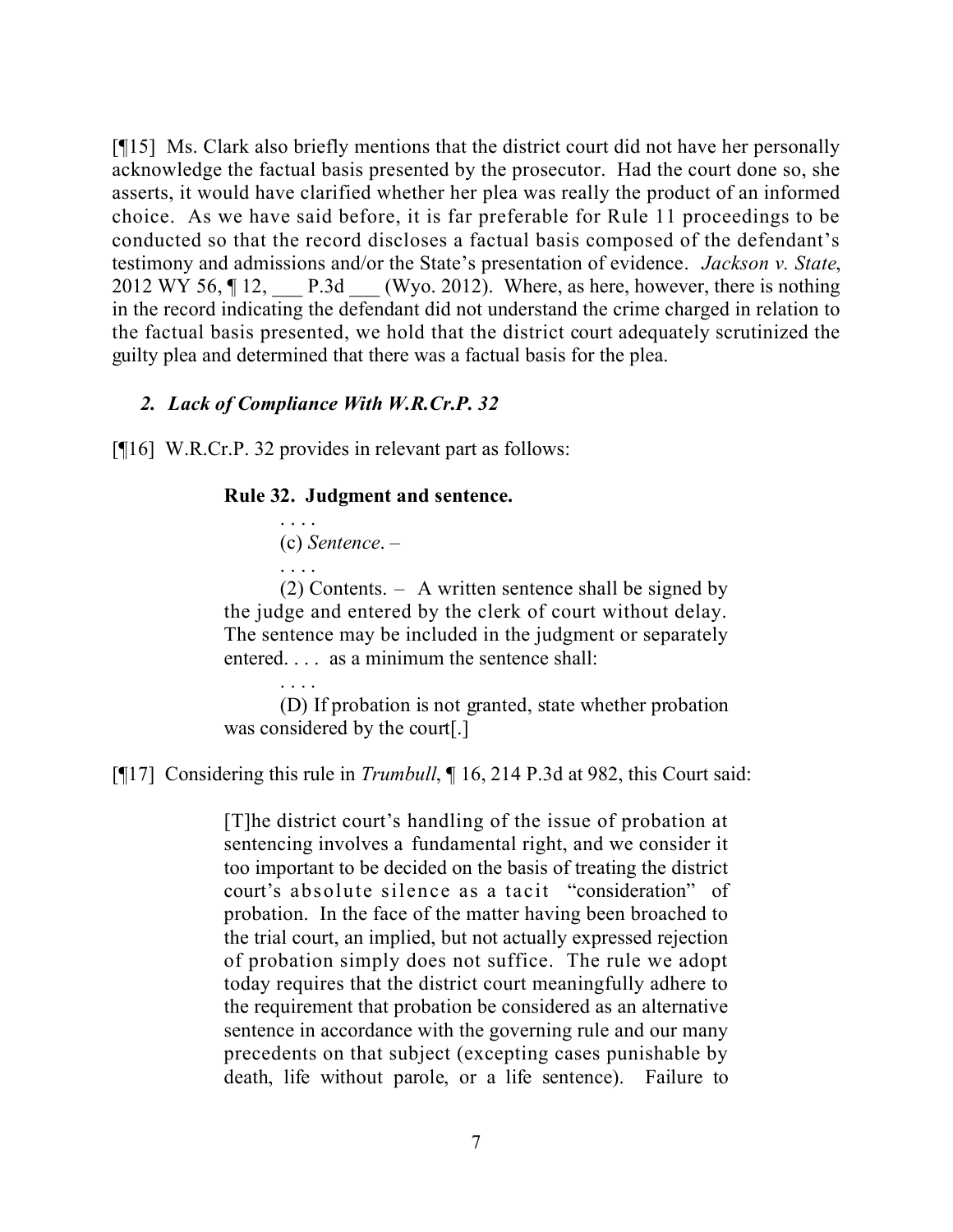express that plainly in the written sentence will result in reversal of the sentence.

Relying on this holding, Ms. Clark asserts she is entitled to a reversal of her sentence because the district court did not express in the written sentence that it considered probation.

[¶18] In *Trumbull*, the primary issue before the district court at sentencing was whether it would place the defendant on probation as recommended in the PSI. The district court, however, imposed a term of imprisonment without ever mentioning the word probation at any point in the proceedings or in the written judgment and sentence. Under those circumstances, we concluded the sentence must be reversed and the case remanded for reconsideration of the sentence. In reaching that result, the Court held that the failure to state in the written sentence that probation was considered would result in reversal.

[¶19] In contrast to *Trumbull* where the district court never mentioned probation during the sentencing hearing or in its written sentence, the district court in Ms. Clark's case clearly did consider probation during the sentencing hearing. After listening to defense counsel's arguments as to why any sentence imposed should be suspended in favor of probation in order to allow Ms. Clark to continue treatment, the district court stated:

> Ms. Clark, there are two -- as I'm required to do, as I always do, I consider probation.

> The -- there are a number of things I must consider. One is about how you're doing in rehabilitation and how you're going to come about and how things are going to work out for you -- what is the best course for you.

> Secondly, I also have to think about the safety of the community. And of course punishment.

> And . . . from what I read and . . . from what I'm hearing, and from what [defense counsel] has told me, I'm convinced that you have some issues with emotional stability, and so forth.

> I'm also struck by the seriousness of what happened here. You at the time were in your mid 30s, and you were having sex with some kid. It's something that can't happen. It's wrong. It's . . . completely criminal behavior. And especially when you were in a position of authority over this child at the time.

> . . . . I think that -- because of what I'm hearing, I think that there is probably some component here that may mitigate this a little bit in the sense of your emotional well-being, but,